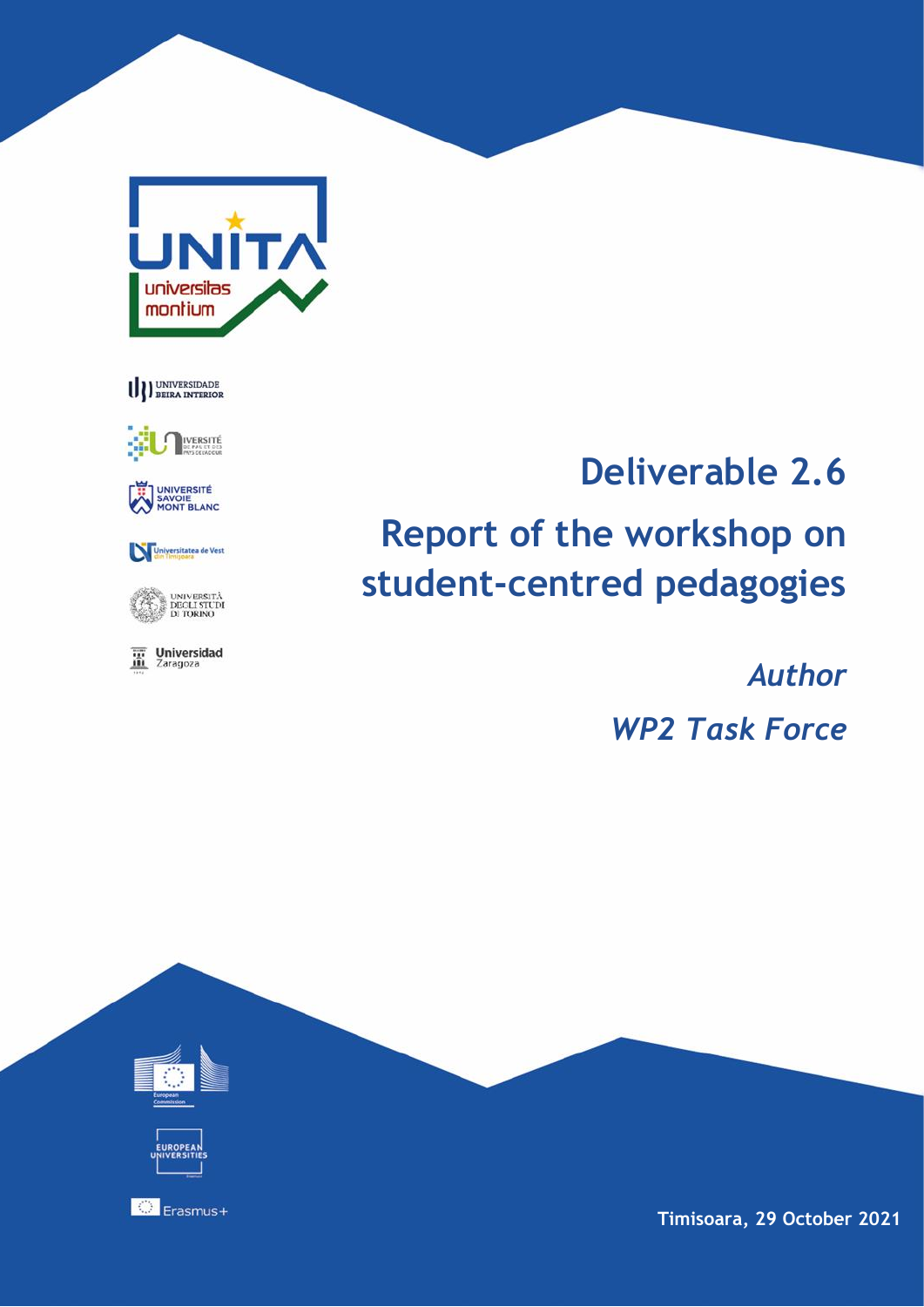| Project Acronym               | <b>UNITA</b>                                                  |
|-------------------------------|---------------------------------------------------------------|
| <b>Project Title</b>          | <b>UNITA - Universitas Montium</b>                            |
| <b>Document Author</b>        | WP2 UNITA Teaching and learning: flexible and student-centred |
| <b>Project Coordinator</b>    | Maurizio De Tullio                                            |
| <b>Project Duration</b>       | 36 Months                                                     |
| Deliverable No.               | D <sub>2</sub> .6                                             |
| Dissemination level *         | PU                                                            |
| <b>Work Package</b>           | WP <sub>2</sub>                                               |
| <b>Task</b>                   | 2.2.2.                                                        |
| Lead beneficiary              | Universitatea de Vest din Timișoara                           |
| Due date of deliverable       | 31/10/2021                                                    |
| <b>Actual submission date</b> | 30/10/2021                                                    |
| <b>Document version</b>       | 1.0                                                           |

\* PU = Public; PP = Restricted to other programme participants (including the Commission Services); RE = Restricted to a group specified by the consortium (including the Commission Services); CO = Confidential, only for members of the consortium (including the Agency Services)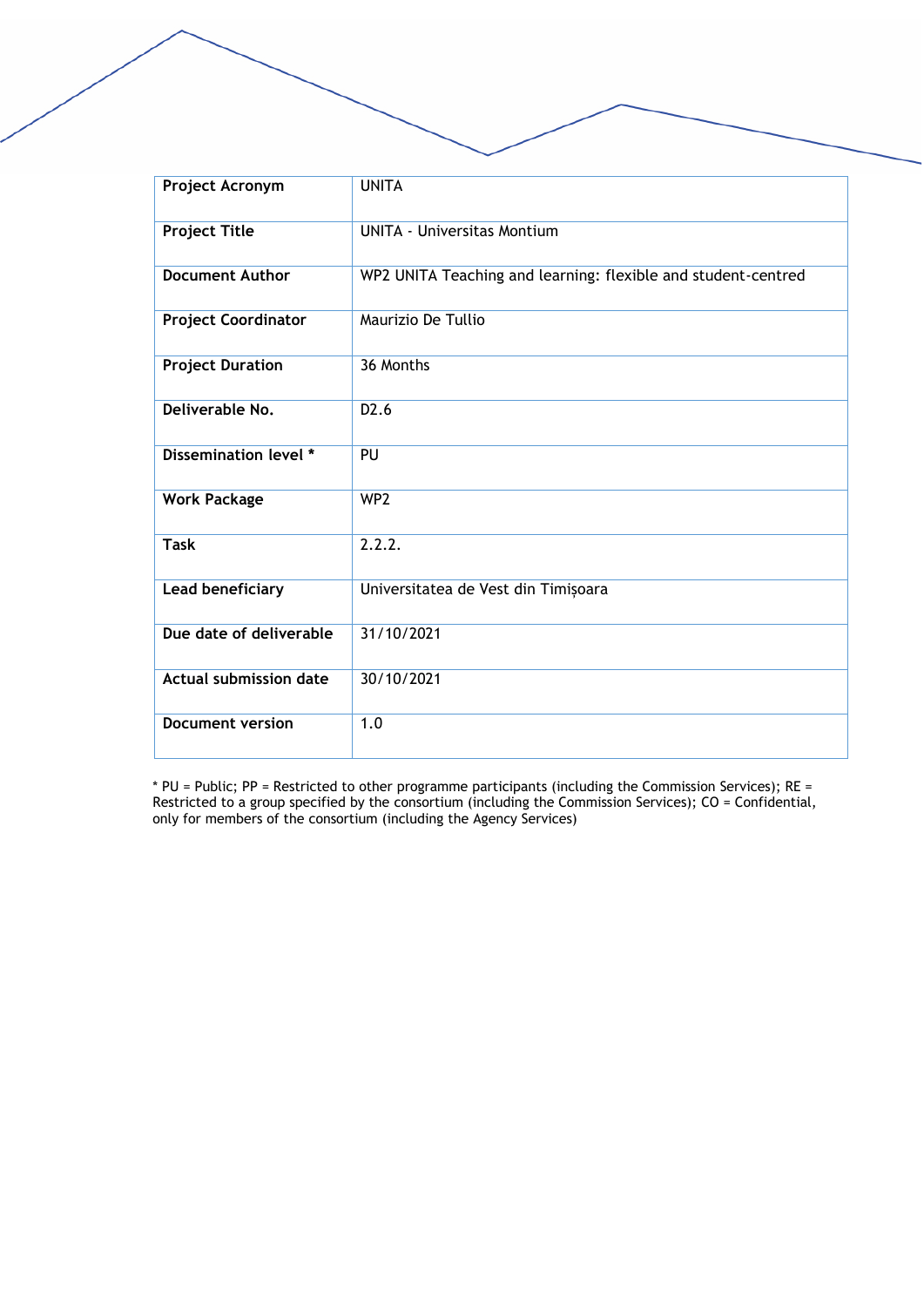## **Abstract**

Exchanging best practices on student-centred pedagogies represents a task that implied the organisation of a staff week on student-centred pedagogies, with a particular focus on practices of teacher training and student-centred learning in the three subject areas (Cultural heritage, Renewable energies, Circular economy,), with a particular focus on collaborative learning and transversal skills (problem solving and problem finding, also involving inter-comprehension skills, see WP3).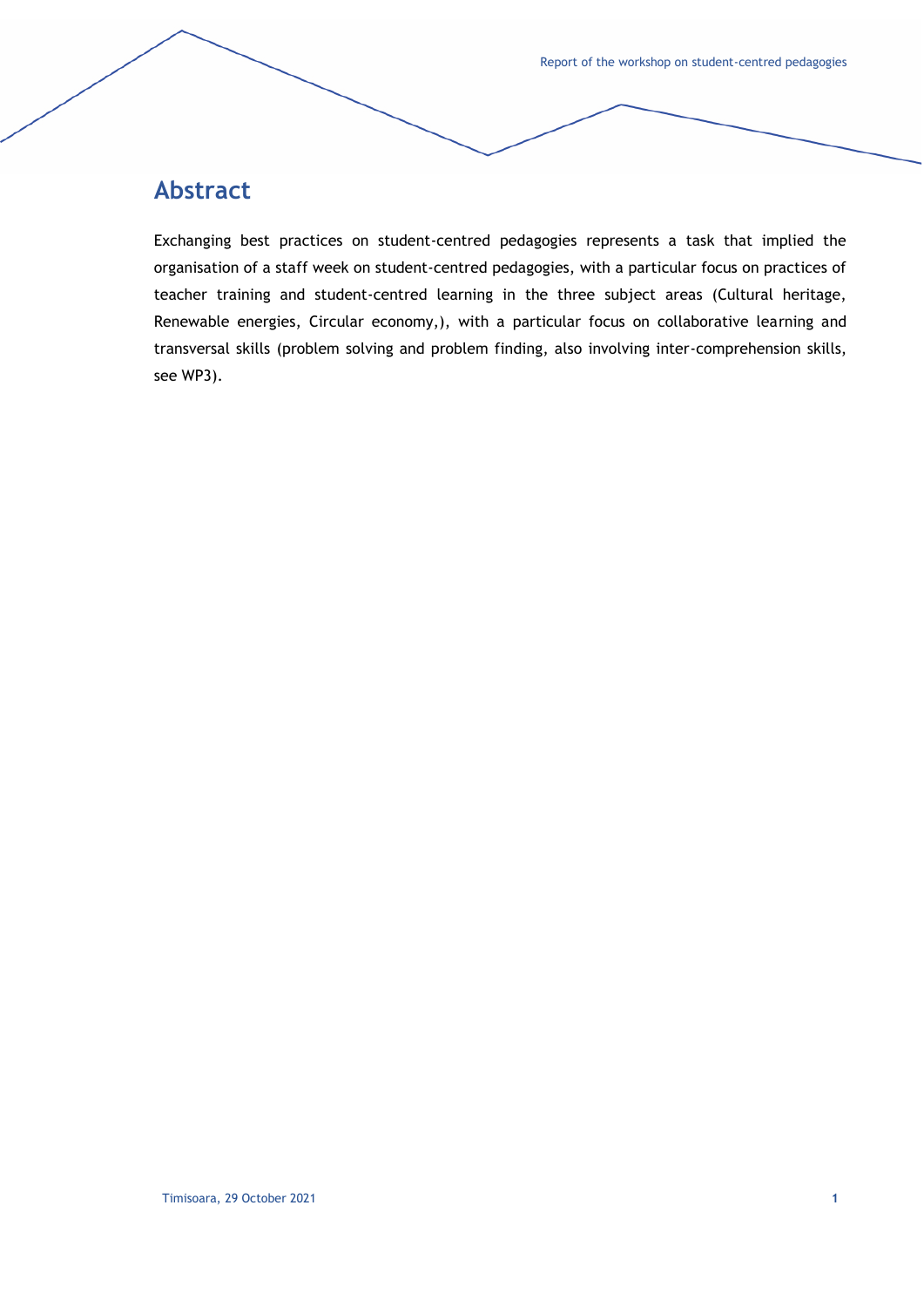## Summary

| 2. Preparation and organization of the workshop on Student-Centered Pedagogies3 |  |
|---------------------------------------------------------------------------------|--|
|                                                                                 |  |
|                                                                                 |  |
|                                                                                 |  |
|                                                                                 |  |
|                                                                                 |  |
|                                                                                 |  |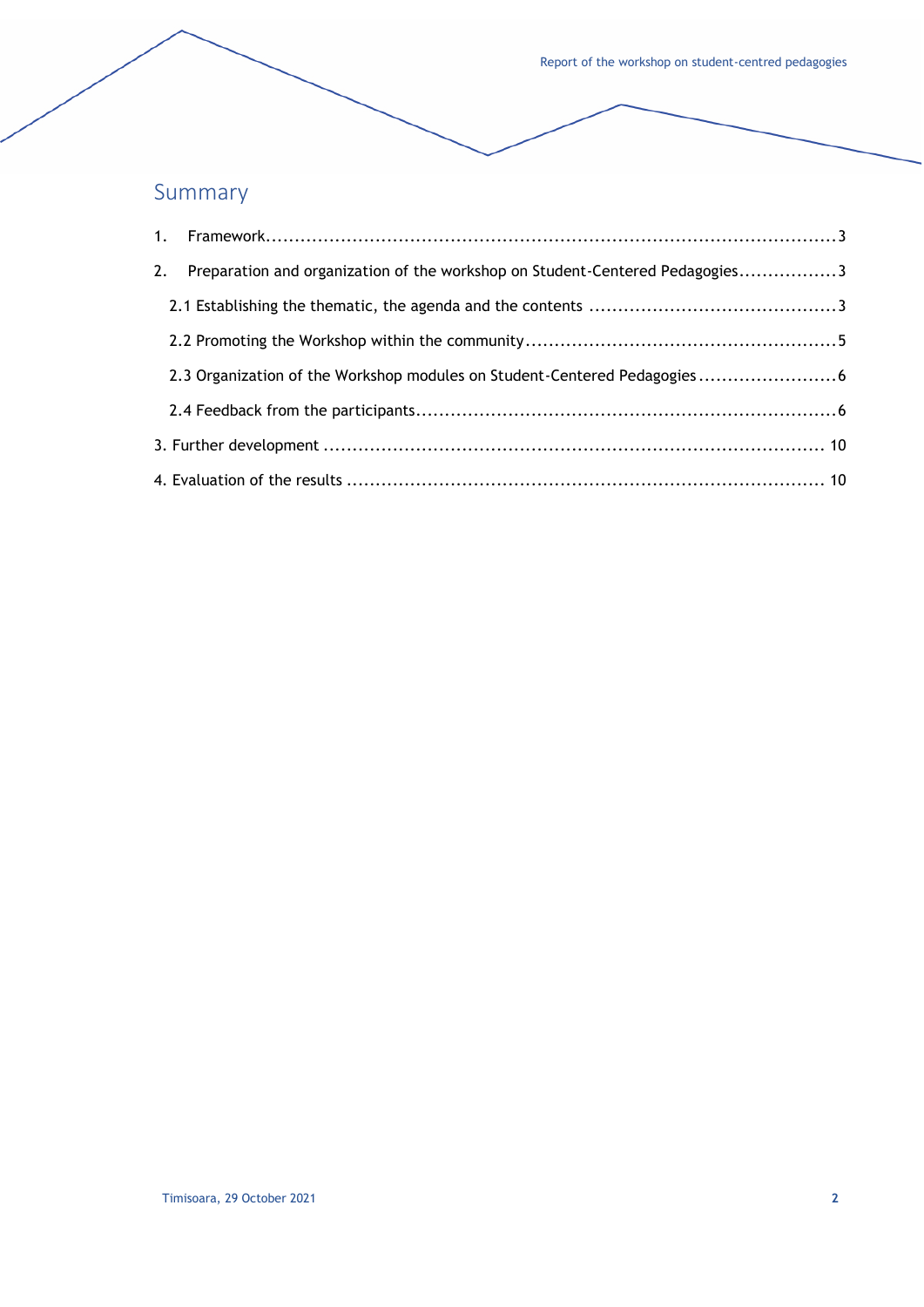## <span id="page-4-0"></span>**1. Framework**

Within the WP2 Framework, Task 2.2.2. Exchanging best practices on student-centred pedagogies is an initiative organised by UNITA's Teaching & Learning Centeres Network (2.2.1) and it represented an initiative of exachanging experiences between teachers and administrative staff from the six universities from the Unita Consortium on student-centered pedagogies.

## <span id="page-4-1"></span>**2. Preparation and organization of the workshop on Student-Centered Pedagogies**

#### **2.1 Establishing the thematic, the agenda and the contents**

<span id="page-4-2"></span>The thematic of the workshops modules were established in July within the meetings of the Teaching & Learning Centers Network. The five days of workshops were split into two parts:

- two days in July, available only for the members of the Teaching & Learning Centers Network;

-three days in September, available for the whole academic community within the UNITA Consortium and its partners.

Within the first two days, exchanges of good practices within the Teaching  $\alpha$  Learning Centers Network were organized, prepared by three teams formed: Team 1 – Professionalization of academic staff< Team 2 – Development of student learning and Team 3 – Technology-enhanced learning.

Each team presented a set of good practices on the specific topics. From these, the specific modules thematics were established for the three days dedicated to the whole academic community in September 2021.

The main thematics of the modules were:

| Table 1 - Thematics and final agenda of the Student-Centered Pedagogies Workshops |  |  |  |
|-----------------------------------------------------------------------------------|--|--|--|
|-----------------------------------------------------------------------------------|--|--|--|

| DAY <sub>1</sub>                                                                  |  |  |  |  |  |  |  |
|-----------------------------------------------------------------------------------|--|--|--|--|--|--|--|
| Monday, 6th of Opening Session                                                    |  |  |  |  |  |  |  |
| September, 10.00AM -                                                              |  |  |  |  |  |  |  |
| Monday, 6th of Parallel session 1: Good practices sharing: The spaghetti bridge - |  |  |  |  |  |  |  |
| September, $10.45AM -$ presentation                                               |  |  |  |  |  |  |  |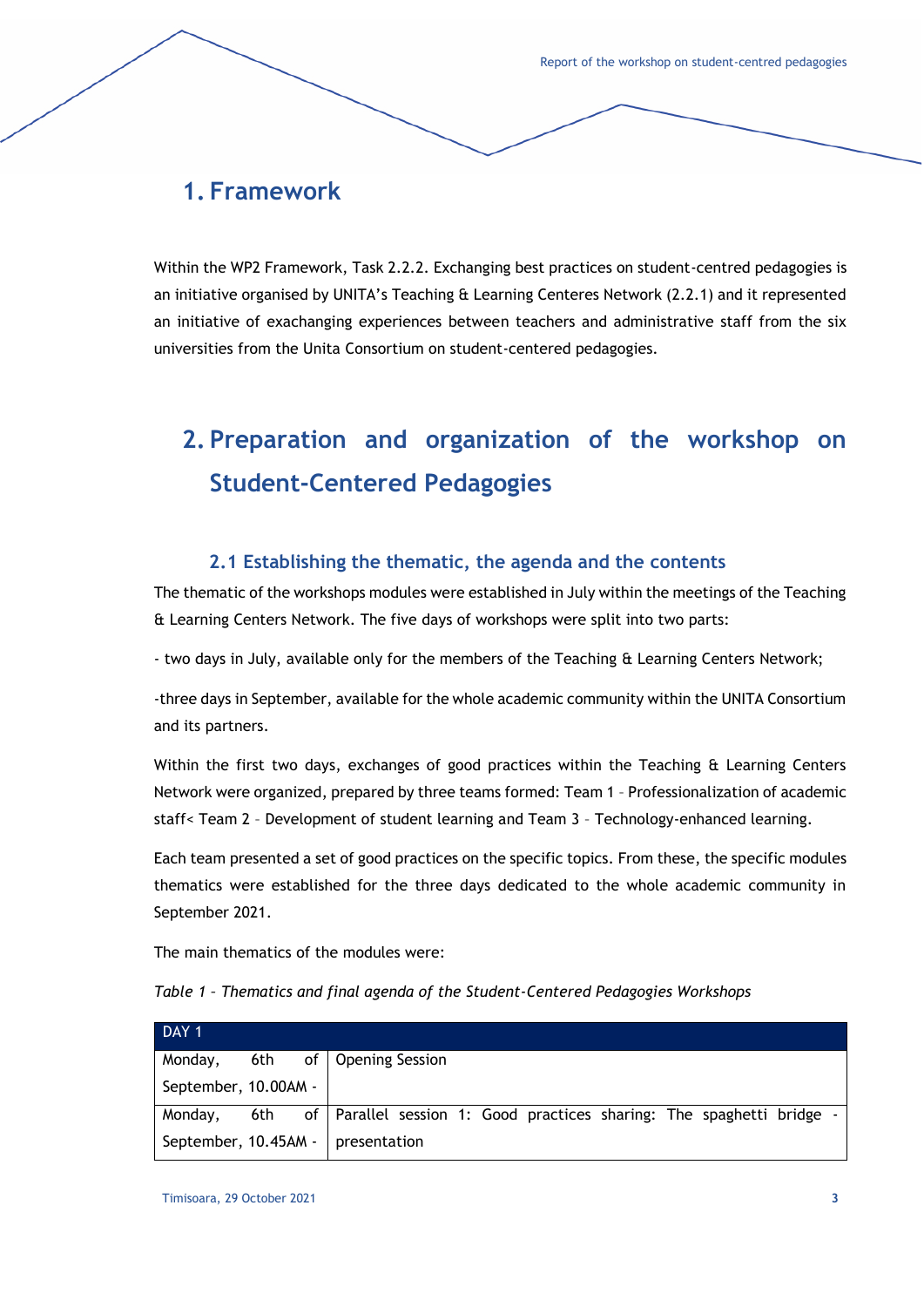| DAY <sub>1</sub>                   |                                                                             |  |  |  |  |  |
|------------------------------------|-----------------------------------------------------------------------------|--|--|--|--|--|
| 6th<br>Monday,<br>οf               | Parallel session 2: Good practices sharing: Outdoor activities for students |  |  |  |  |  |
| September, 10.45AM -               | - presentation                                                              |  |  |  |  |  |
| Monday,<br>6th<br>of               | Parallel session 1: Communication skills and strategies for teachers -      |  |  |  |  |  |
| September, 1.00PM -                | presentation and experience sharing                                         |  |  |  |  |  |
| Monday,<br>6th<br>of               | Parallel session 2: Interactive methods for keeping students interested     |  |  |  |  |  |
| September, 1.00PM -                | with courses and seminars - presentation and experience sharing             |  |  |  |  |  |
| Monday,<br>6th<br>οf               | Parallel session 3: How to create a supportive environment for students     |  |  |  |  |  |
| September, 1.00PM -                | in our universities - presentation and experience sharing                   |  |  |  |  |  |
| 6th<br>Monday,<br>of               | Conclusions of the first day and Cartography and Digital Campus update      |  |  |  |  |  |
| September, 2.40PM -                | / Hubs of Success - presentation and experience sharing                     |  |  |  |  |  |
| DAY 2                              |                                                                             |  |  |  |  |  |
| 13th<br>Monday,<br>of              | Good principles for assessment: how can we make assessment in an            |  |  |  |  |  |
| September, 10.00AM -               | international environment? - presentation and debate                        |  |  |  |  |  |
| 13th<br>Monday,<br>οf              | Student centered evaluation methods - experience sharing                    |  |  |  |  |  |
| September, 11.45AM -               |                                                                             |  |  |  |  |  |
| 13th<br>Monday,<br>of              | Parallel session 1: Which tools to use to assess with Moodle? -             |  |  |  |  |  |
| September, 2.00PM -                | presentation                                                                |  |  |  |  |  |
| Monday,<br>13th<br>of              | Parallel session 2: Assessment using rubrics - presentation - presentation  |  |  |  |  |  |
| September, 2.00PM -                |                                                                             |  |  |  |  |  |
| Monday,<br>13 <sub>th</sub><br>of  | Parallel session 2: Practicing assessment using rubrics - exercise          |  |  |  |  |  |
| September, 3.10PM -                |                                                                             |  |  |  |  |  |
| DAY 3                              |                                                                             |  |  |  |  |  |
| 20th<br>Monday,<br>of              | Digital integrated environment and augmented teaching - presentation        |  |  |  |  |  |
| September, 10.00AM -               | and experience exchange                                                     |  |  |  |  |  |
| Monday,<br>20th<br>of <sub>l</sub> | Five interactive online software for student centered activities -          |  |  |  |  |  |
| September, 11.45AM -               | presentation                                                                |  |  |  |  |  |
| Monday,<br>20th<br>of              | How to make Moodle more attractive for students - presentation              |  |  |  |  |  |
| September, 2.00APM -               |                                                                             |  |  |  |  |  |
| Monday,<br>20th<br>οf              | Challenges of Virtual Mobilities for students - debate                      |  |  |  |  |  |
| September, 3.10PM -                |                                                                             |  |  |  |  |  |
| Monday,<br>20th<br>of              | Conclusions of the workshops                                                |  |  |  |  |  |
| September, 4.00PM -                |                                                                             |  |  |  |  |  |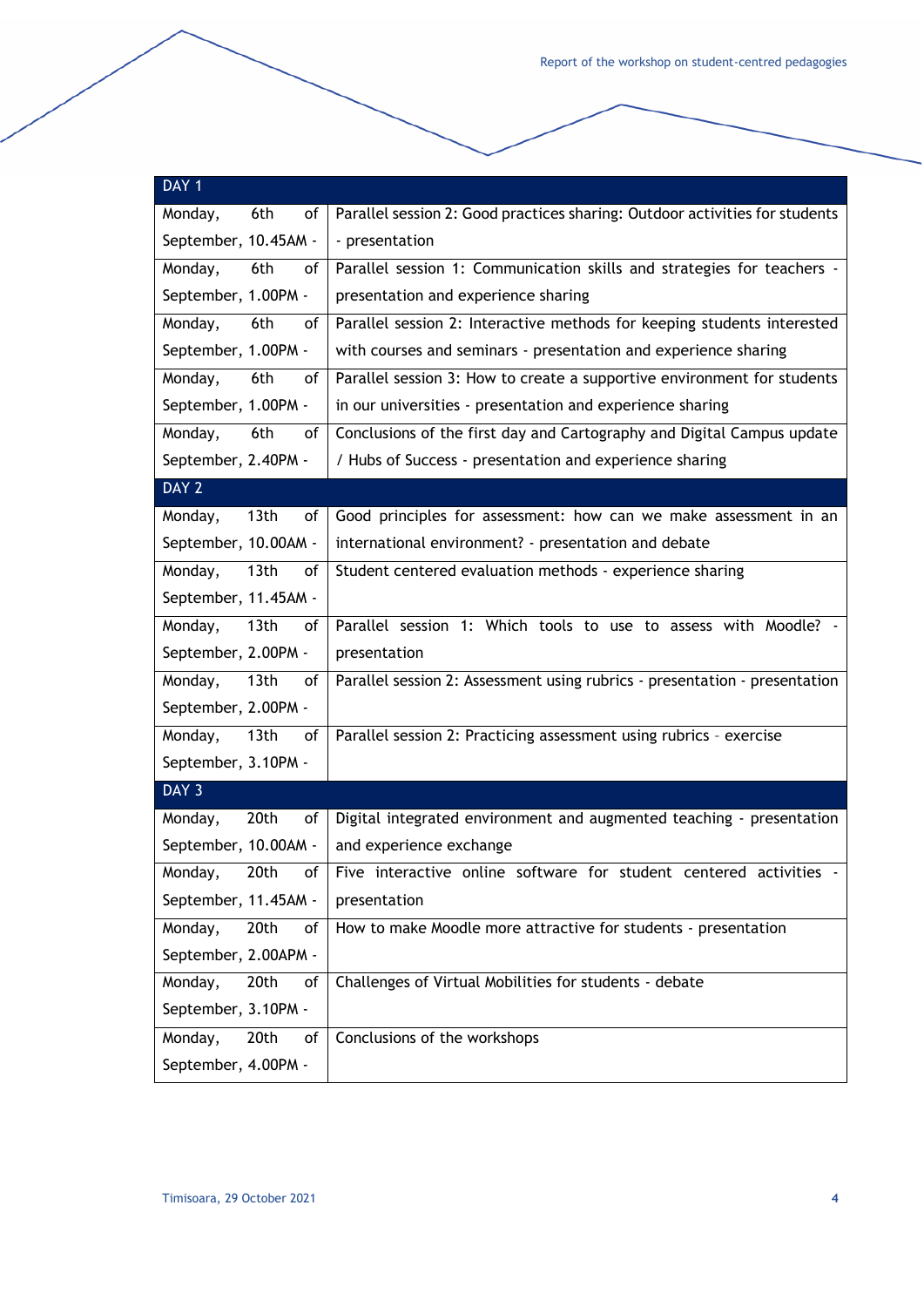#### **2.2 Promoting the Workshop within the community**

<span id="page-6-0"></span>After the structure was finalized, posters and promotion materials were created and disseminated within the Unita Consortium and its partners community. A registration form was created on DataCloud.



During the promotion period, 410 teachers and administrative staff registered for participation to the workshops.

The preparation of the modules content was organized within a common effort of the members of the Teaching & Learning Centers Network, experts from all of the 6 universities participating equally to the organization efforts.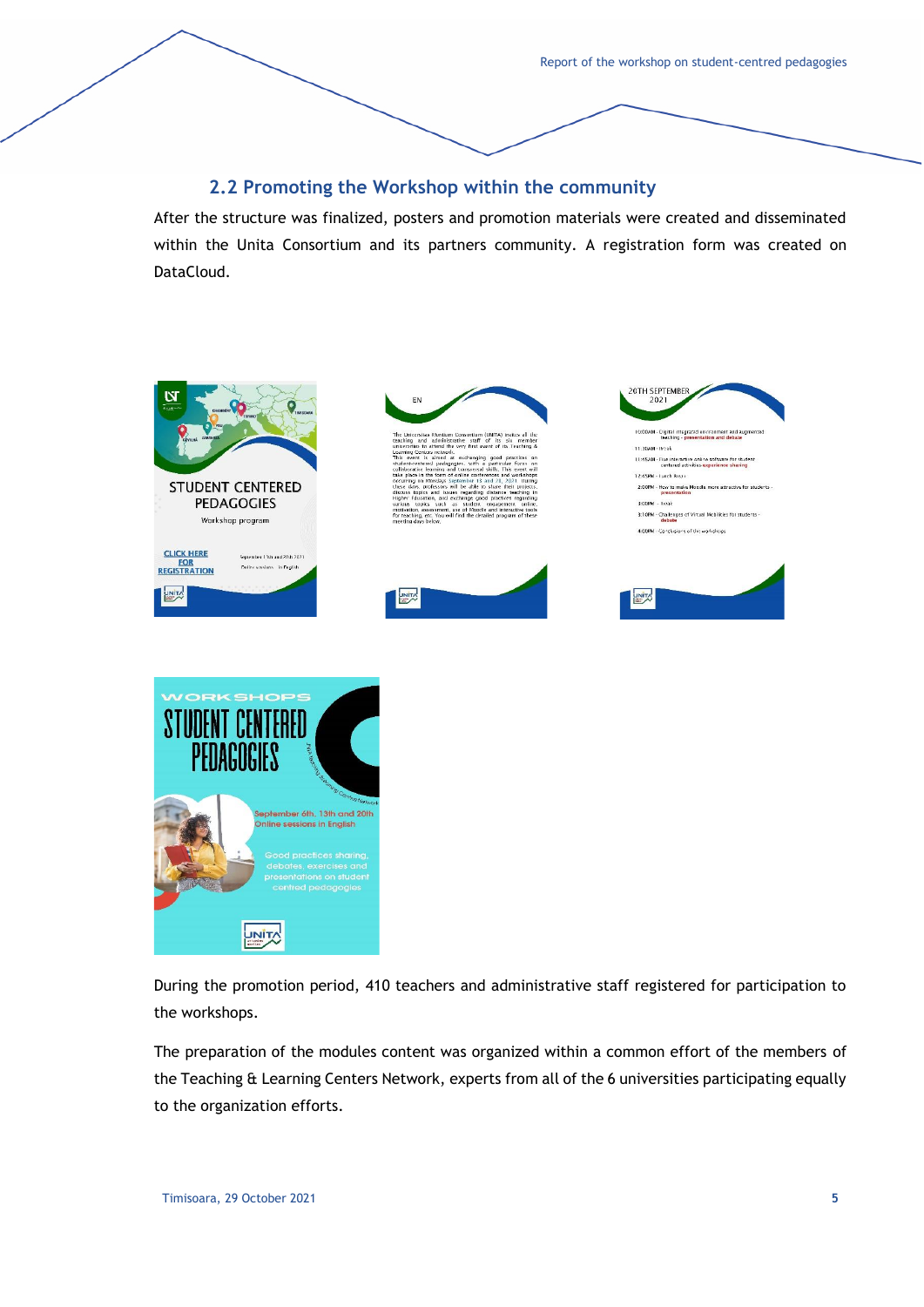## <span id="page-7-0"></span>**2.3 Organization of the Workshop modules on Student-Centered Pedagogies**

The three workshop days offered for the whole community were organized only on the Microsoft Teams platform (due to the high number of registered participants that made the DataCloud platform unsuitable).

The three days were organized as following:

#### • **DAY one: 6th of September 2021**

-beginning time -10.00 AM CET, end time – 16.00 PM CET

-7 modules organized, the main topic of the day being good practices within the teaching process.

-the participation within the modules varied from 23 participants to 145 participants per module.

#### • **DAY one: 13th of September 2021**

-beginning time -10.00 AM CET, end time – 16.00 PM CET

-5 modules organized, the main topic of the day being good practices on assessment.

-the participation within the modules varied from 49 participants to 116 participants per module.

#### • **DAY one: 20th of September 2021**

-beginning time -10.00 AM CET, end time – 16.30 PM CET

-5 modules organized, the main topic of the day being good practices on digital learning.

-the participation within the modules was of 192 people.

All the participants received at the end of the workshops Attendance Certificates. In total 380 certificates were issued via email (297 for Teachers, 27 for administrative staff and 56 for other categories of participants).

#### <span id="page-7-1"></span>**2.4 Feedback from the participants**

At the end of the Workshops, a feedback formm was sent to the participants. The results from the feedback are presented in the tables 2-8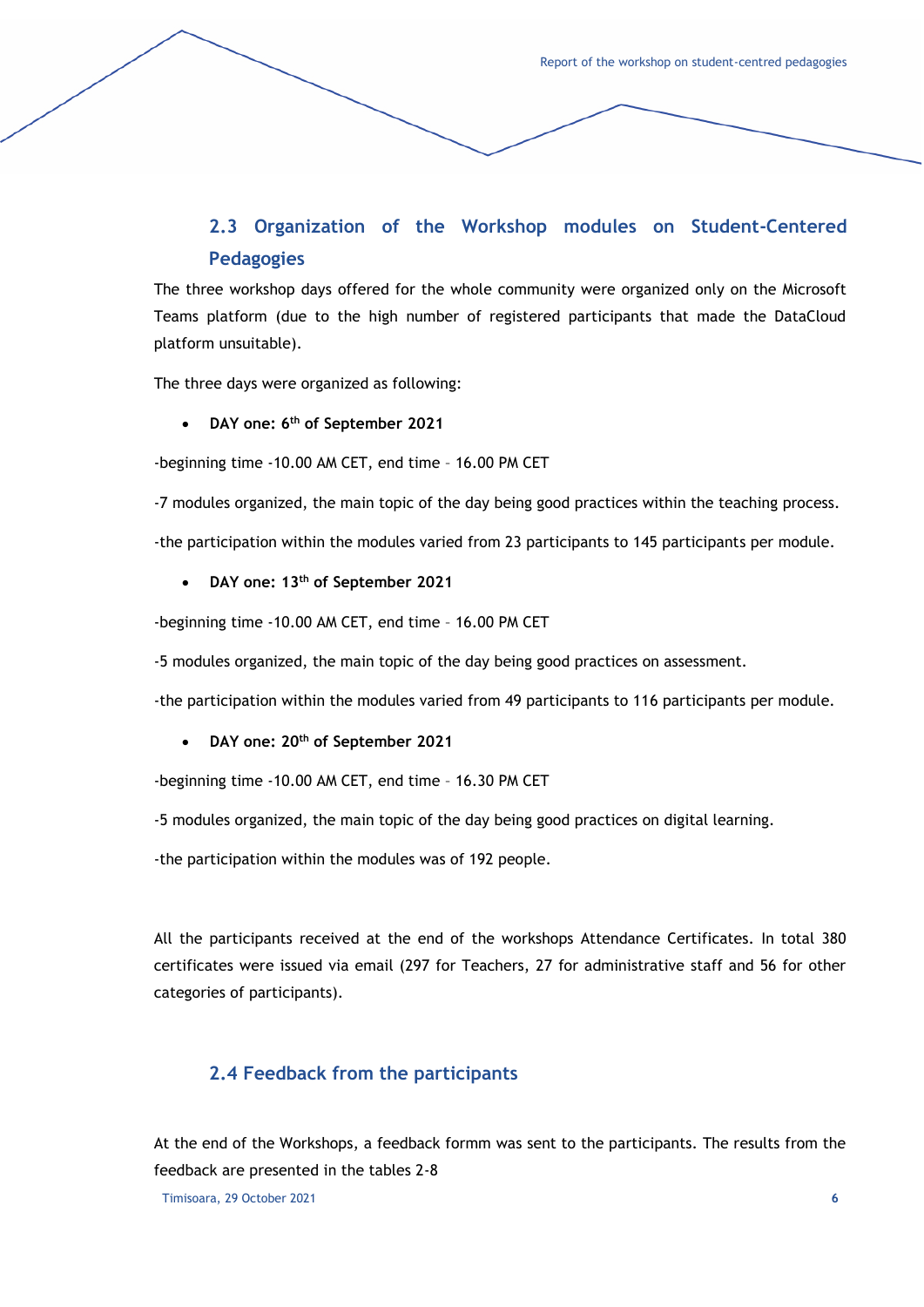



*Table 2 – Feedback on planning and organization*

Most of the participants consider the workshops well planned and organized (96%).

*Table 3 – Feedback on usefulness of the presentations*



The usefulness of the presentations was also evaluated positively by the participants (92%).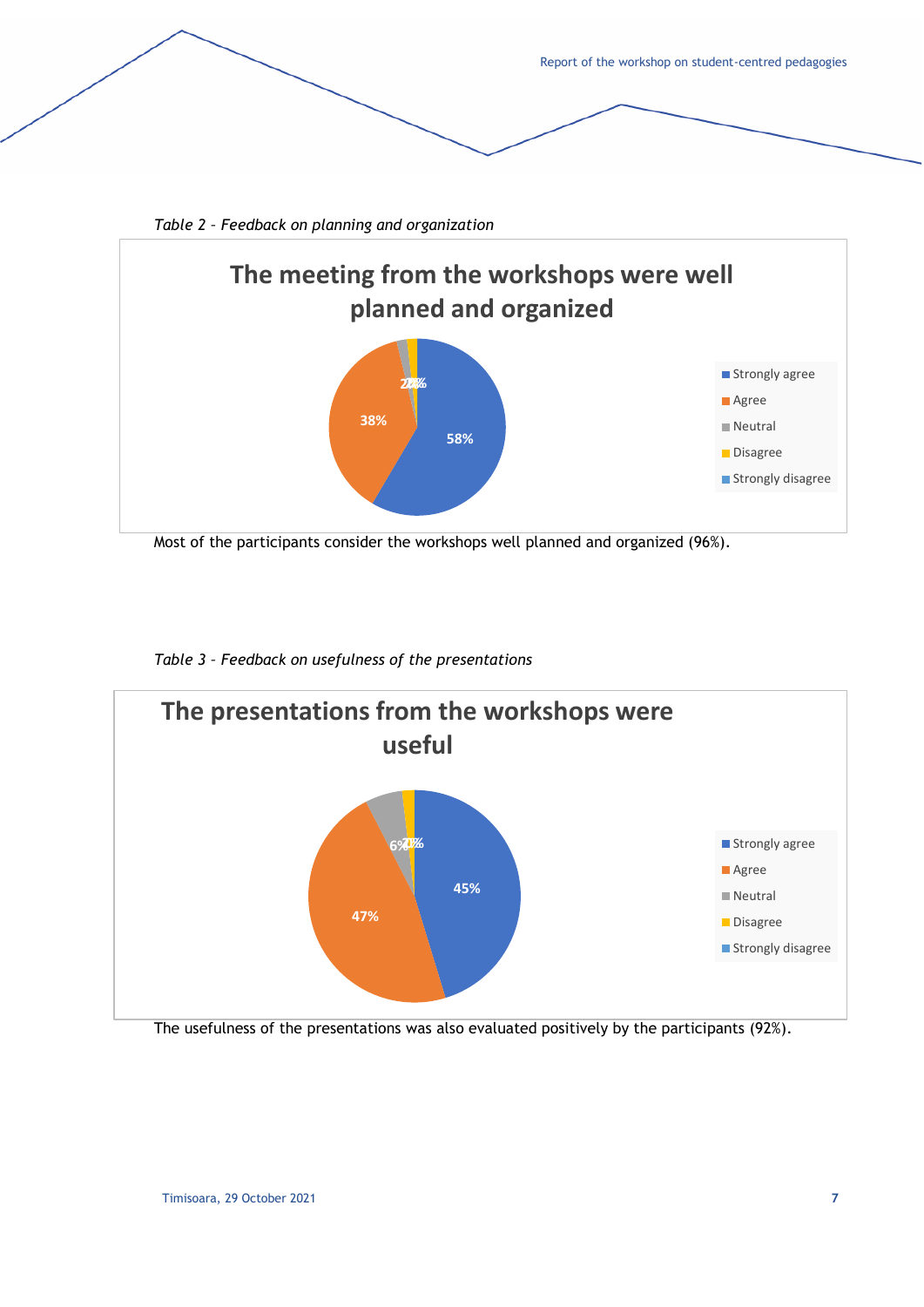



91% of the participants considered that the presentations were well delivered within the workshops.



*Table 5 – Feedback on the time management of the workshops*

82% of the participants appreciate the time management within the workshops schedule.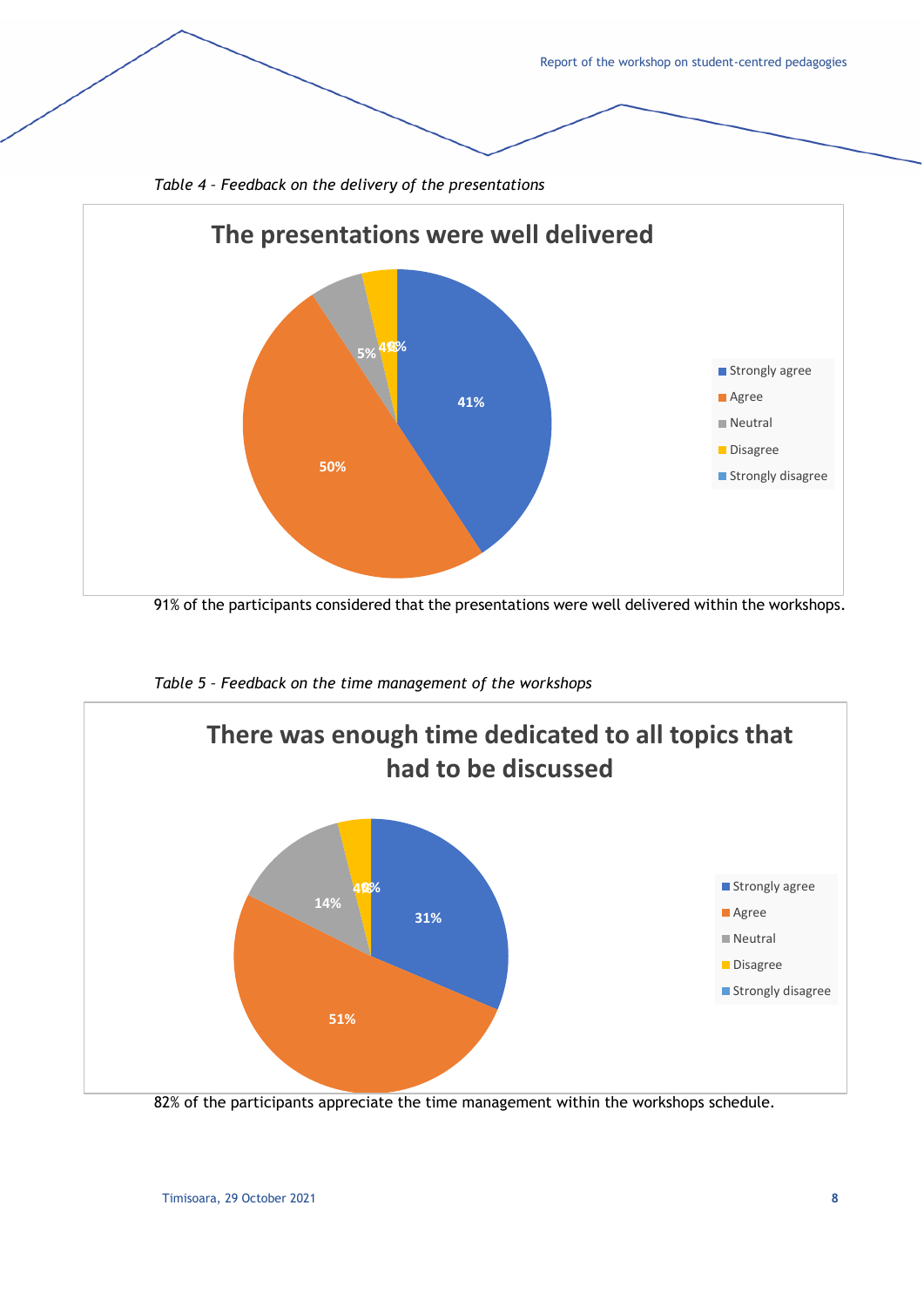

*Table 6 – Feedback on the possibility of discussions within the workshops*

The opportunity to participate to the discussions was also positively appreciated by 90% of the participants.



*Table 7 – Feedback on personal expectations*

The personal expectations of the participants were also met in a high percentage – 86% of the feedback.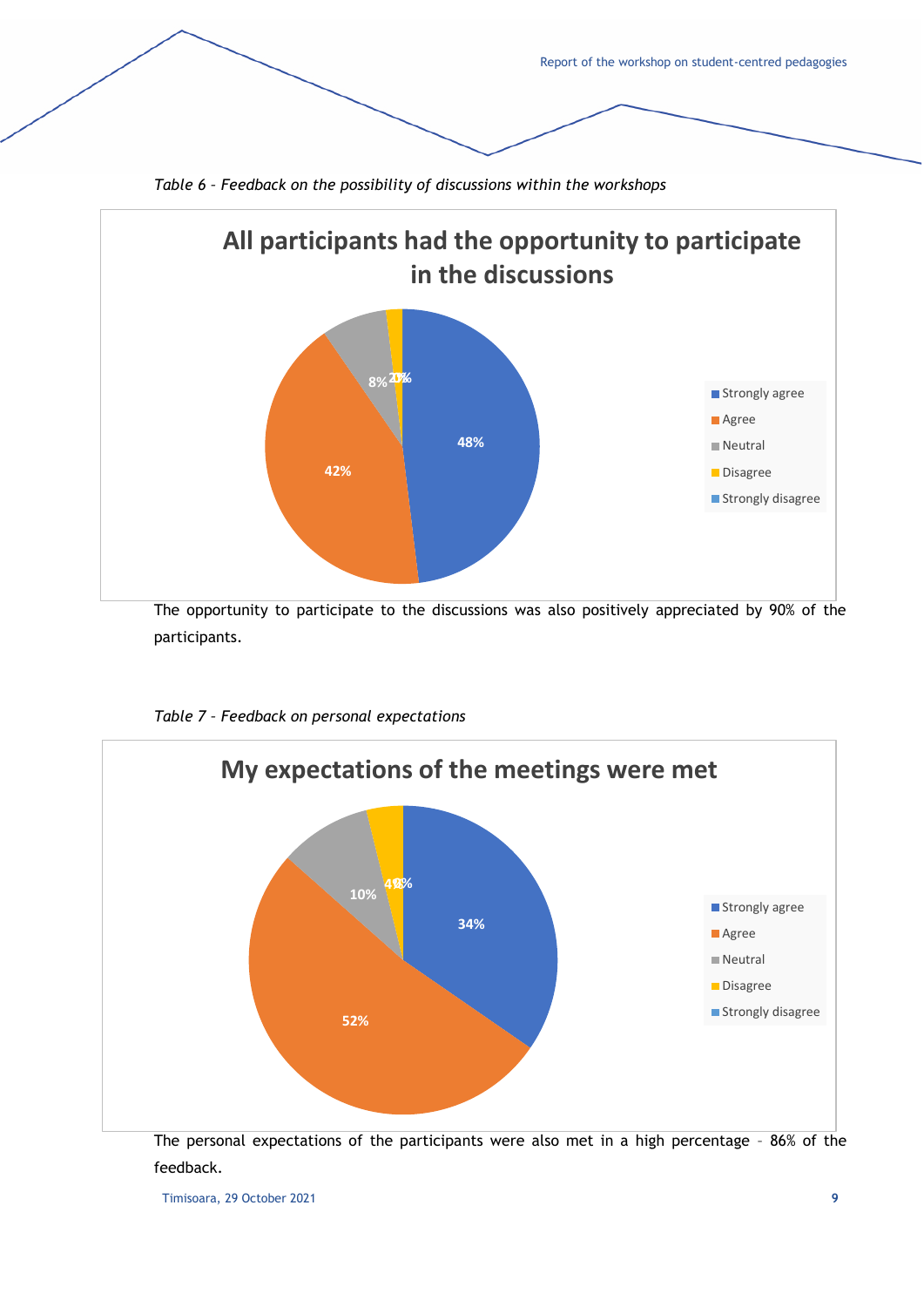

*Table 8 – Overall evaluation*

![](_page_11_Figure_2.jpeg)

The overall evaluation of the participants show a mean of 4.11 (out of 5).

Most of the participants when asked what was their main benefit from attending to the workshops recognised the importance of experience sharing with colleagues from other universities, many of the participants noticing the common challenges and the different approaches to face those challenges.

### <span id="page-11-0"></span>3. **Further development**

The Teaching & Learning Centers Network will continue to develop training modules on Student-Centered Pedagogies and other specific topics, that will be delivered to the academic community of the Unita Consortium.

## <span id="page-11-1"></span>4. **Evaluation of the results**

Timisoara, 29 October 2021 **10** Within deliverable 2.2.2 - Exchanging best practices on student-centered pedagogies, the workshops managed to attract more than 350 participants, constituting an important place of good practices